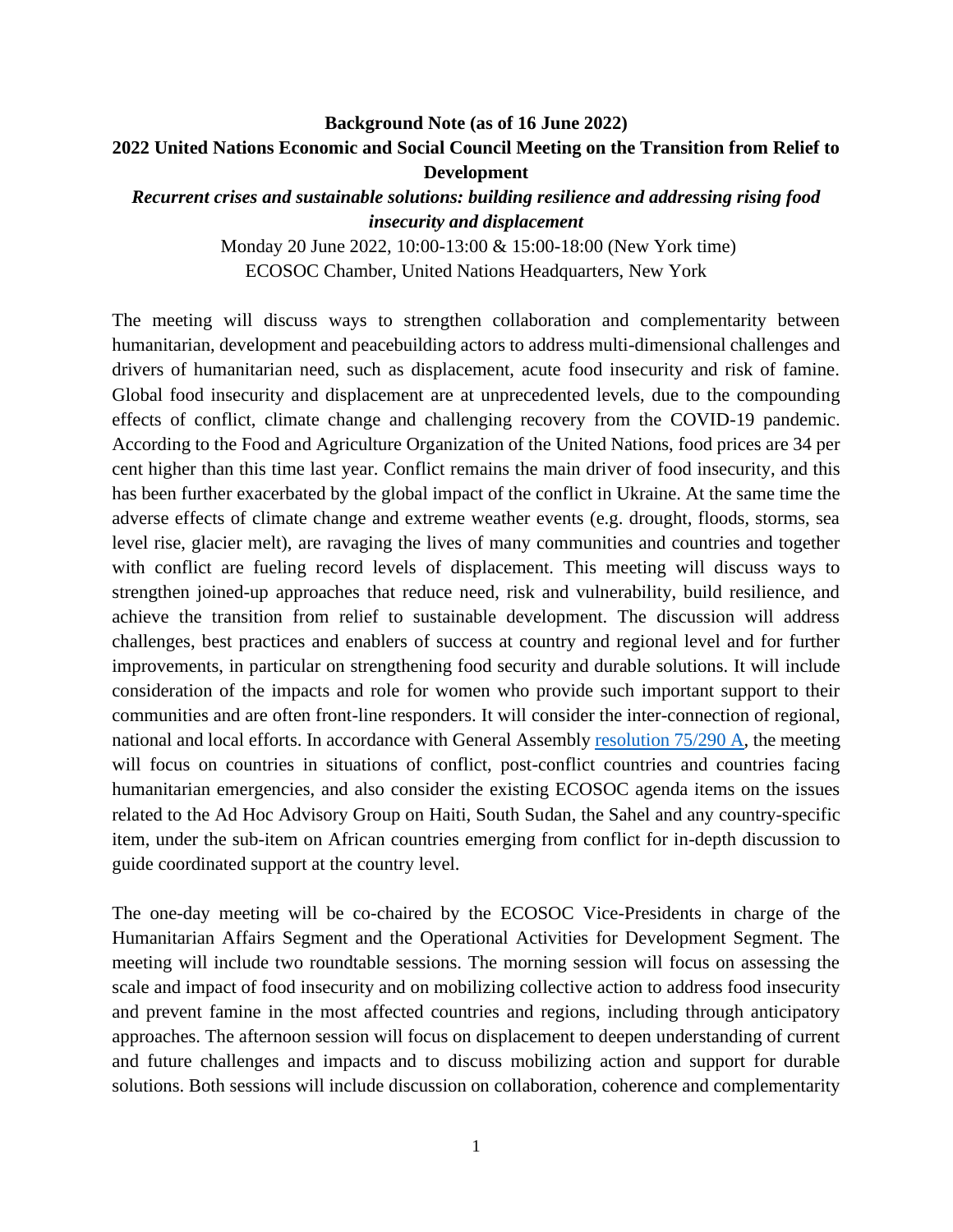across humanitarian, development and peacebuilding efforts. The discussions will focus on the issues faced by countries and regions that are most affected currently and projected to be impacted further, including Haiti, South Sudan and the Sahel. While Haiti, South Sudan and the Sahel will feature prominently in the discussions, the sessions also address other emergency contexts to share good practices and lessons learned.

Both the afternoon and morning session will also consider mobilization of financing across humanitarian, development and peacebuilding efforts to maximize the impact on the ground for affected people and communities. The cost of responding to protracted crises continues to rise sharply and a stronger ecosystem to address root causes and to pave the way for accelerating and achieving the 2030 Agenda is needed. The sessions will include discussions on how international financial institutions and regional development banks can support these efforts in humanitarian settings, and to prevent conflict, build resilience and strengthen recovery, in partnership with the United Nations, governments and civil society. The sessions will also explore the role of the Peacebuilding Fund in promoting conflict prevention, peacebuilding and cross-pillar coherence.

The discussions in these sessions – to be facilitated through thought-provoking questions – will be framed within the context of the response to the COVID-19 pandemic, humanitarian emergencies and other global challenges, including the impact of climate change. Sufficient time will be provided for interaction with participants from the floor.

# Co-Chairs

- H.E. Ambassador Diego Pary Rodríguez, Permanent Representative of Bolivia to the United Nations & Vice-President of ECOSOC responsible for the Humanitarian Affairs Segment
- H.E. Ambassador Miia Rainne, Chargée d'Affaires a.i. of Finland to the United Nations & Vice-President of ECOSOC responsible for the Operational Affairs for Development Segment

Keynote Statements

- H.E. Ambassador Collen Vixen Kelapile, President of the Economic and Social Council
- Ms. Amina Mohammed, Deputy Secretary-General of the United Nations

## **10:00-13:00**

# **Roundtable Session 1**

# *Recurrent crises and sustainable solutions: building resilience and addressing rising food insecurity*

Remarks and moderation: OCHA and DCO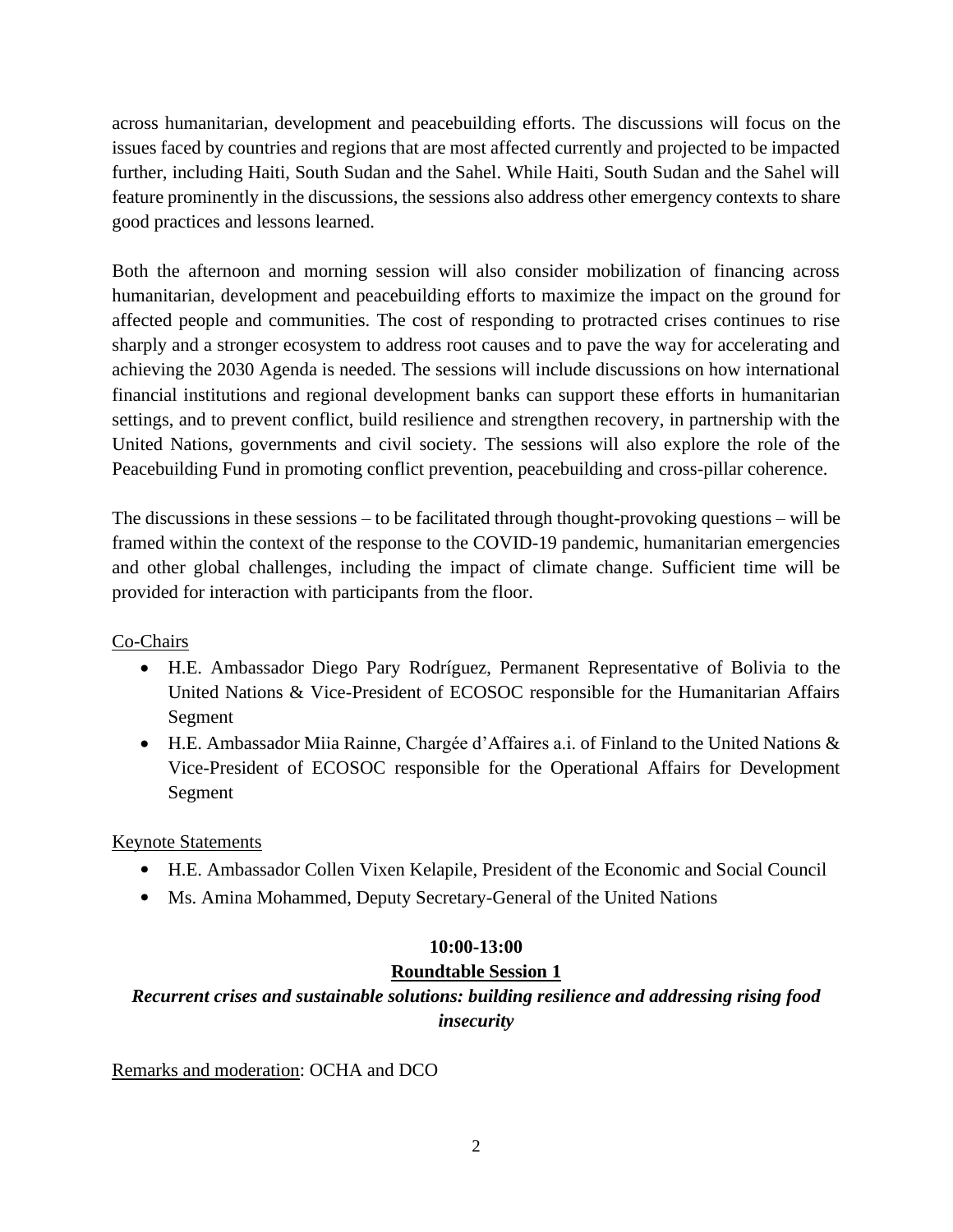#### Panelists

- 1. Ms. Valerie N. Guarnieri, Assistant Executive Director, World Food Programme
- 2. Mr. Masatsugu Asakawa, President, Asian Development Bank (TBC)
- 3. Mr. Maximo Torero, Chief Economist, Food and Agriculture Organization of the United **Nations**
- 4. H.E. Ambassador Ms. Rabab Fatima, Permanent Representative of Bangladesh to the United Nations & Chair of the Peacebuilding Commission
- 5. H.E. Ambassador Mr. Robert Keith Rae, Permanent Representative of Canada to the United Nations & Chair of the ECOSOC Ad Hoc Advisory Group on Haiti
- 6. Mr. Abdoulaye Mar Dieye, Special Coordinator for Development in the Sahel
- 7. Mr. Fernando Quevedo, General Manager of the Country Department for Central America, Haiti, Mexico, Panama and the Dominican Republic, Inter-American Development Bank
- 8. Mr. Robert Powell, Special Representative to the United Nations, International Monetary Fund
- 9. Ms. Laura Jaitman, Acting Director of Multilateral and International Affairs and Special Representative to the United Nations, World Bank Group
- 10. Ms. Laurence Gros, Deputy Country Director in Burkina Faso, Action Against Hunger

#### Guiding questions for the morning roundtable session on food insecurity:

- What actions are critical and most impactful across humanitarian, development and peacebuilding efforts to prevent and respond to further escalation of food insecurity and risk of famine? How should these actions be accelerated and scaled up and key initiatives leveraged? What role can anticipatory approaches, joint analysis, joined-up planning and shared strategic objectives play?
- What lessons can be learned from building resilience through strengthened social protection systems, anticipatory approaches, and investing in climate-sensitive agriculture and livelihoods?
- What are the financing solutions required to strengthen anticipatory and early action and to reinforce humanitarian, development and peacebuilding efforts to prevent, mitigate, and reduce needs, risk and vulnerability and build resilience in the context of food insecurity? What role do international financial institutions currently play in support of these efforts and what further actions should they undertake?
- What measures have been successful to ensure that women are centrally involved in decision-making and receive funding, investments and assistance, as they are essential actors and vital to future solutions while also disproportionately affected by food insecurity and risk of famine?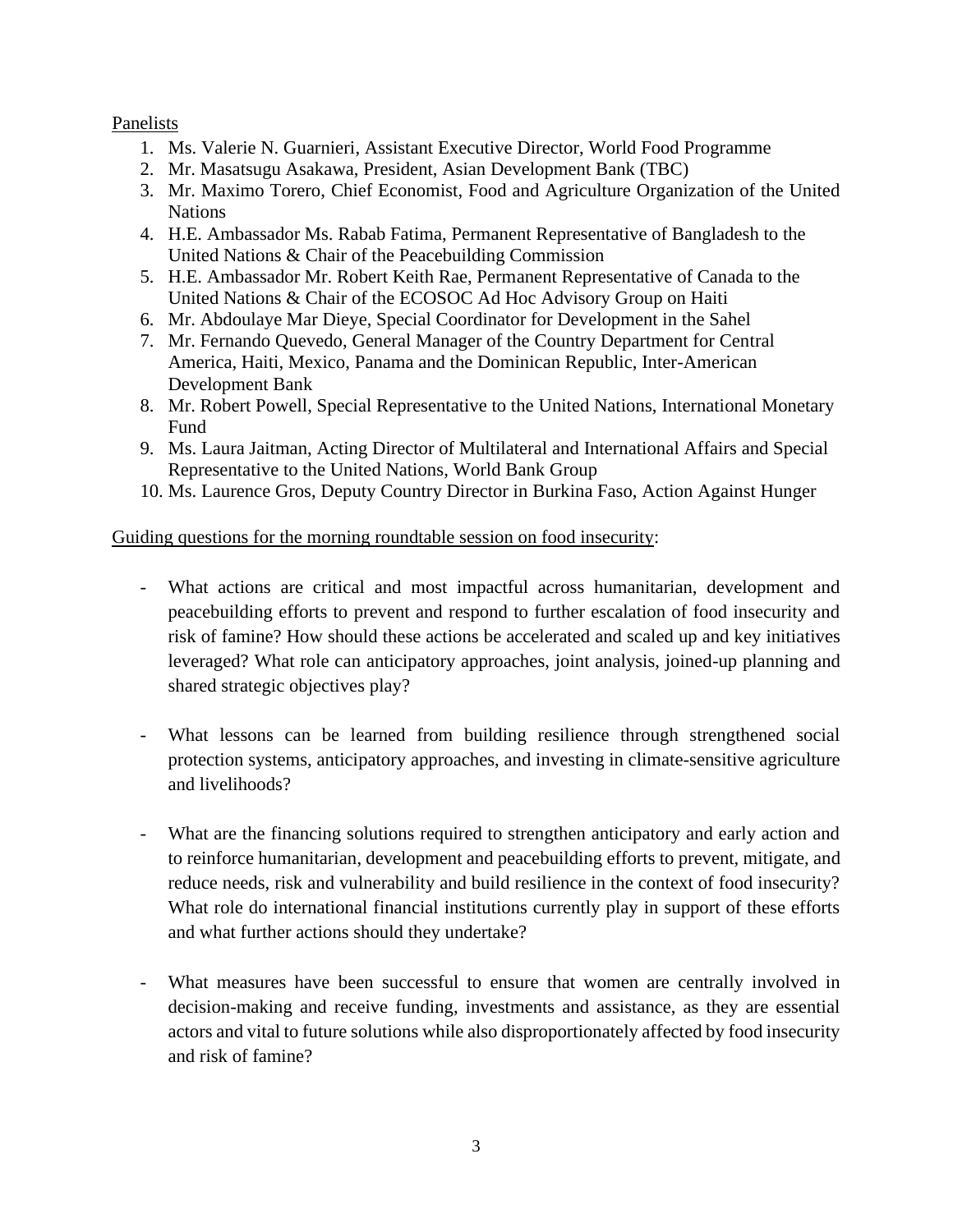## **15:00-18:00**

## **Roundtable Session 2**

# *Recurrent crises and sustainable solutions: building resilience and addressing rising displacement*

Moderator: United Nations Development Coordination Office and United Nations Office for the Coordination of Humanitarian Affairs

#### Panelists

- 1. Mr. Robert Piper, Secretary-General's Special Adviser on Solutions to Internal Displacement
- 2. Ms. Kelly T. Clements, United Nations Deputy High Commissioner for Refugees
- 3. Ms. Ugochi Daniels, Deputy Director-General, International Organization for Migration
- 4. Dr. Akinwumi Adesina, President, African Development Bank Group (TBC)
- 5. Mr. Michael Köhler, Director-General a.i, Directorate-General for European Civil Protection and Humanitarian Aid
- 6. Ms. Sara Beysolow Nyanti, Deputy Special Representative of the Secretary-General, Resident Coordinator and Humanitarian Coordinator, South Sudan
- 7. Ms. Rose-May Guignard, Présidente du Comité de Liaison Inter ONG, Haiti

Guiding questions for the afternoon roundtable session on displacement:

- What actions are needed across humanitarian, development and peacebuilding efforts to address rising displacement and build resilience?
- What are successful examples of joined-up approaches that reduce vulnerability, build resilience and achieve solutions for the internally displaced? How can the efforts and resources of the UN system, working together with Member States, relevant partners and affected people and communities, be leveraged to advance durable solutions to internal displacement?
- How do humanitarian, development and peacebuilding efforts complement one another to advance resilience and solutions to displacement from the outset of humanitarian emergencies, during emergencies, and after emergencies?
- How can solutions to displacement be better integrated in national development plans?
- What are the challenges of mobilizing resources for advancing for durable solutions to displacement and how can they be overcome? What role do the development banks currently play and what further can be done?

## **Arrangements for the meeting**